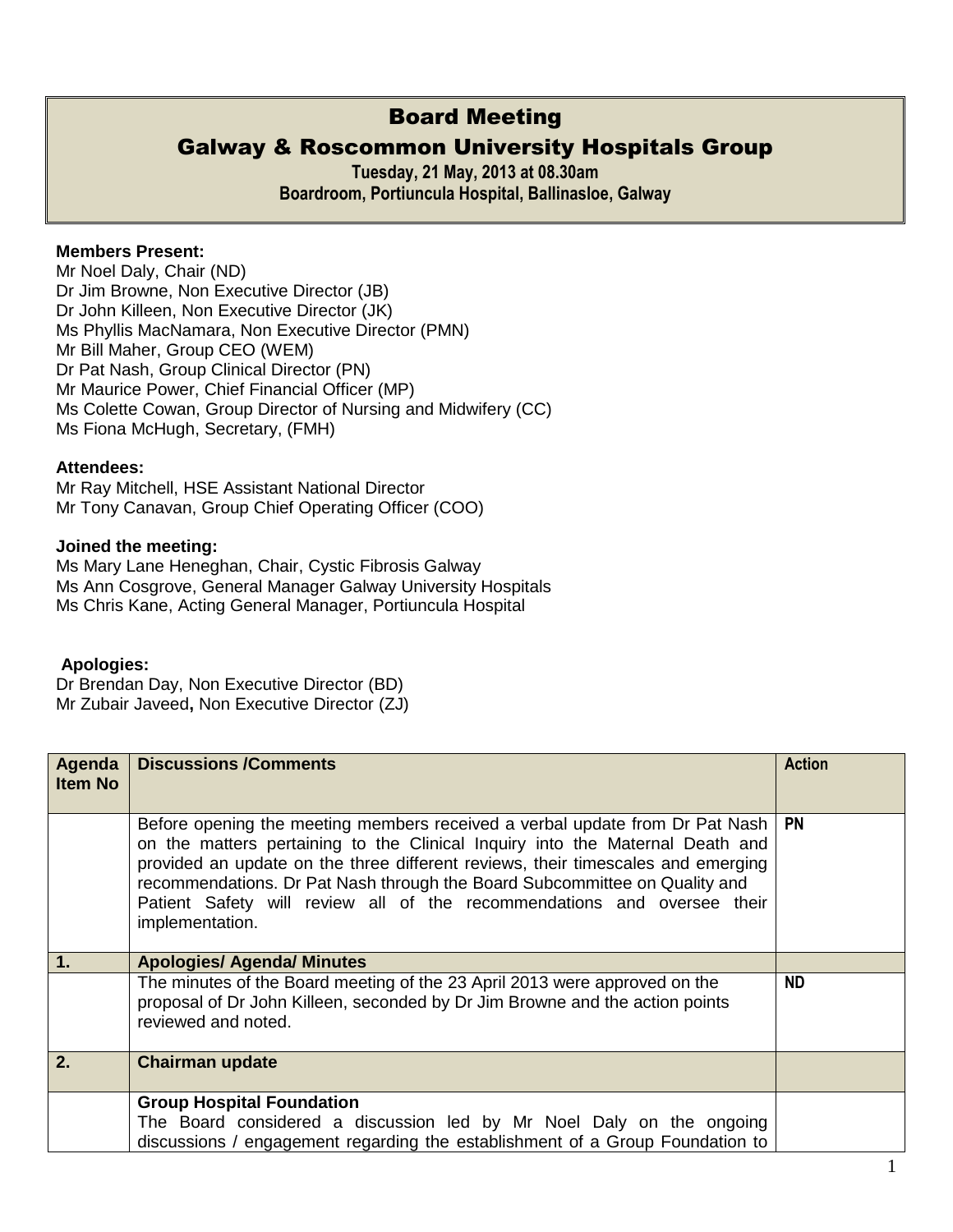|    | allow for funding and philanthropic donations to support capital developments<br>within the Group. It was agreed that Mr Noel Daly, Mr Bill Maher, Dr John Killeen<br>and Mrs Phyllis MacNamara would shape the foundation. Following consideration<br>Mr Noel Daly proposed that Mr Declan Kelly be appointed as a member of this<br>Group seconded by Mr Bill Maher and agreed. Mr Noel Daly to further develop<br>proposals and update members of the Board at next meeting.                                                                                                                                                                                                               | <b>ND</b>  |
|----|-----------------------------------------------------------------------------------------------------------------------------------------------------------------------------------------------------------------------------------------------------------------------------------------------------------------------------------------------------------------------------------------------------------------------------------------------------------------------------------------------------------------------------------------------------------------------------------------------------------------------------------------------------------------------------------------------|------------|
|    | <b>Public Board Meeting</b><br>The Board considered a discussion led by Mr Noel Daly on the arrangements for<br>the upcoming Public Board meeting. It was agreed to hold the meeting at 17.30 on<br>Tuesday 18 June in the "Staff Restaurant" on the UHG site. The Board requested<br>that the required notice is published in advance of Board Meeting                                                                                                                                                                                                                                                                                                                                       | <b>FMH</b> |
|    | <b>Invitation to Tender for Board Governance</b><br>Mr Maurice Power updated on progress with regard to the National tender for<br>Board Governance and advised that a preferred supplier had emerged and will be<br>appointed in the coming months.                                                                                                                                                                                                                                                                                                                                                                                                                                          | <b>MP</b>  |
|    | Launch of Healthy Ireland (33/2013)<br>Mr Noel Daly spoke to the recent Launch of Healthy Ireland (hi) circulated prior to<br>the meeting. Mr Bill Maher advised the Board that Ms Colette Cowan kindly agreed<br>to be Executive Sponsor for the project and will update the Board on any progress<br>and actions that need to be taken. Approved by the Board.                                                                                                                                                                                                                                                                                                                              | cc         |
| 3. | <b>Chief Executive Officer (CEO)</b>                                                                                                                                                                                                                                                                                                                                                                                                                                                                                                                                                                                                                                                          |            |
|    | <b>CEO Report (34/2013)</b>                                                                                                                                                                                                                                                                                                                                                                                                                                                                                                                                                                                                                                                                   | <b>WEM</b> |
|    | Mr Bill Maher presented a summary of his report as previously circulated, which<br>was considered and approved by the Board and briefed the Board on some of the<br>key issues outlined in his report:<br>The scoping and review of the existing maternity service has now<br>commenced and Members will be kept advised of progress.<br>Giving the timing of the Board it was noted that this month's Performance<br>management report was not available for this meeting and will be issued for<br>next Board meeting.<br>A major exercise to agree the Group name and brand will now commence<br>٠<br>and a discussion document will be brought to a future Board meeting for<br>approval. |            |
|    | <b>Establishment of Hospital Groups and Framework for Smaller Hospitals</b>                                                                                                                                                                                                                                                                                                                                                                                                                                                                                                                                                                                                                   |            |
|    | Mr Bill Maher spoke to the recent announcement of the above reports (previously<br>circulated) which was attended by the Group CEO, Group Clinical Director, Group<br>Director of Nursing and Midwifery and Chief Financial Officer and advised the<br>Board that Mayo, Letterkenny and Sligo will be joining the Group.                                                                                                                                                                                                                                                                                                                                                                      |            |
|    | Following on from the announcement members of the Executive travelled to<br>$\bullet$<br>Mayo, Sligo and Letterkenny to provide each hospital with an understanding of<br>Corporate Governance Arrangements and integration plans for the Group. The<br>Board congratulated Mr Noel Daly on getting the Board this far and welcomed                                                                                                                                                                                                                                                                                                                                                           |            |
|    |                                                                                                                                                                                                                                                                                                                                                                                                                                                                                                                                                                                                                                                                                               |            |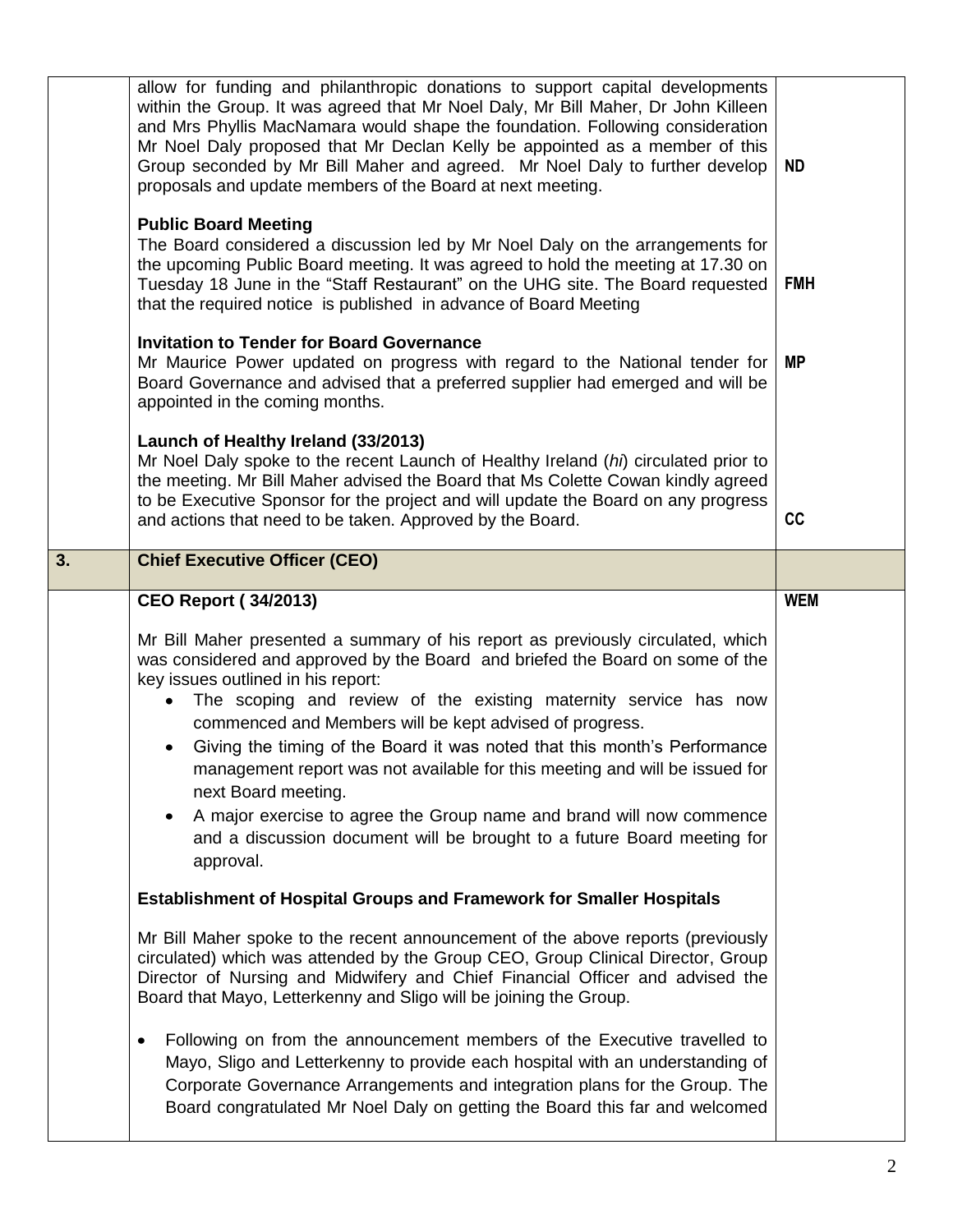|    | the additional hospitals to the Group and looked forward to working with them.                                                                                                                                                                                                                                                                                                                                                                                                                                                                                |               |
|----|---------------------------------------------------------------------------------------------------------------------------------------------------------------------------------------------------------------------------------------------------------------------------------------------------------------------------------------------------------------------------------------------------------------------------------------------------------------------------------------------------------------------------------------------------------------|---------------|
|    | The Chairman has begun the process to identify three additional non Executive<br>٠<br>Directors and will forward nominations to the Minister for approval.                                                                                                                                                                                                                                                                                                                                                                                                    | <b>ND</b>     |
|    | A Group integration Team will now be appointed to implement the integration of<br>$\bullet$<br>the seven hospitals in the Group with a 6 month timeframe and a Director of<br>Integration will be appointed to manage the process. The Board considered the<br>draft terms of reference for the Group Integration Team (41/2013) as circulated<br>prior to the meeting. Following consideration these terms of reference were<br>adopted by the Board.                                                                                                        | <b>WEM/PN</b> |
|    | To meet the criteria set out in the Higgins report, it recommended that the<br>٠<br>Group appoint a Chief Academic Officer (CAO) with remit for education,<br>research and innovation across the Hospital Group. Mr Bill Maher and Dr Jim<br>Browne to discuss the position of CAO and recruitment process.                                                                                                                                                                                                                                                   | <b>WEM/JB</b> |
|    | Draft Group Annual Report 2012 (35/2013)<br>٠                                                                                                                                                                                                                                                                                                                                                                                                                                                                                                                 |               |
|    | Mr Bill Maher presented the above report previously circulated for consideration<br>and approval. The Board requested that this report be launched at the Public<br>Board Meeting. Mr Noel Daly to launch the report.                                                                                                                                                                                                                                                                                                                                         | <b>ND</b>     |
| 4. | <b>Group Clinical Director</b>                                                                                                                                                                                                                                                                                                                                                                                                                                                                                                                                |               |
|    | <b>Group Clinical Director Report (36/2013)</b>                                                                                                                                                                                                                                                                                                                                                                                                                                                                                                               |               |
|    | Dr Pat Nash presented a summary of his report as previously circulated, which was<br>considered and approved by the Board and briefed the Board on some of the key<br>issues outlined in his report:<br>Update of the major developments of the new Directorate Structure to<br>٠<br>encompass the additional hospitals of the Group.<br>A Pilot site for the new national assessment tool for the HIQA National<br>Standards for Health Care.<br>Quality and Patient Safety Committee update<br>National Clinical Programmes site visits update<br>$\bullet$ | <b>PN</b>     |
| 6. | <b>Group Director of Nursing and Midwifery (GDoNM)</b>                                                                                                                                                                                                                                                                                                                                                                                                                                                                                                        |               |
|    | Group Director of Nursing and Midwifery Report (37/2013)                                                                                                                                                                                                                                                                                                                                                                                                                                                                                                      |               |
|    | Ms Colette Cowan presented a summary of her report as previously circulated,<br>which was considered and approved by the Board and briefed the Board on some<br>of the key issues outlined in her report:<br>National Interest in the groups Public and Patient user involvement (PPI)<br>$\bullet$<br>strategy and rewards received to date<br>Professional Council Implementation Plan update<br>Nursing and Midwifery Training update<br>٠                                                                                                                 | cc            |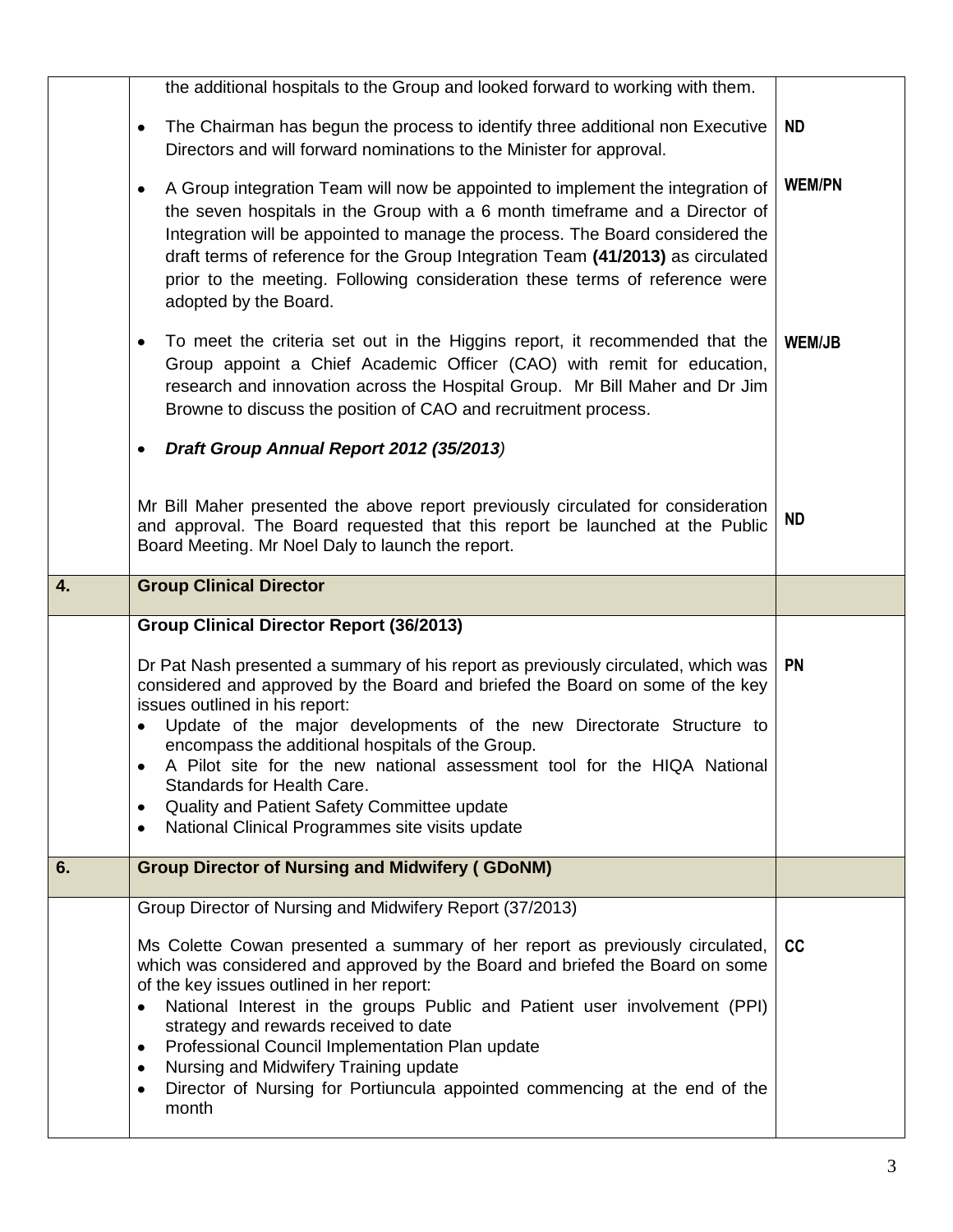| 7. | <b>Chief Finance Officer (CFO)</b>                                                                                                                                                                                                                                                                                                                                                                                                                                                                                                                                                                                                                                                                                                                                                                                                                                                                                                                                                                                                                        |                        |
|----|-----------------------------------------------------------------------------------------------------------------------------------------------------------------------------------------------------------------------------------------------------------------------------------------------------------------------------------------------------------------------------------------------------------------------------------------------------------------------------------------------------------------------------------------------------------------------------------------------------------------------------------------------------------------------------------------------------------------------------------------------------------------------------------------------------------------------------------------------------------------------------------------------------------------------------------------------------------------------------------------------------------------------------------------------------------|------------------------|
|    | Group Finance Report (38/2013)<br>Mr Maurice Power presented a summary of his report as previously circulated,<br>which was considered and approved by the Board and briefed the Board on some<br>of the key issues outlined in his report:<br>Extrapolation of the current figures to year end shows a possible overspend of<br>€20m however, when the income legislation and related potential income is<br>generated, the deficit will reduce to €10m.<br>Progress on cost containment plans remain a challenge, although there has<br>$\bullet$<br>been good progress in cost containment plans generating estimated savings of<br>circa $\epsilon$ 1m, pressures on non pay and income continually negate the savings<br>generated from the plans<br>Outstanding patient debt remains a challenge for the Group and will be closely<br>$\bullet$<br>monitored over the coming months.<br>Allocation of funding for minor capital works received a total of €8.4m after a<br>٠<br>number of meetings and submissions. This was welcomed by the Board. | <b>MP</b>              |
|    | Service Plan Update Quarter 1 (39/2013)<br>Mr Maurice Power presented a summary of the service plan performance at end of<br>quarter 1 as previously circulated and outlined the challenges in terms of financial<br>performance, ICT strategic developments and Human Resource challenges<br>particularly with recruitments and the emerging Croke Park 2 recommendations.<br>The Board received this report and noted the key areas of progress and concern.<br><b>Board Performance Evaluation Service (40/2013)</b><br>Mr Maurice Power requested formal approval from the Board to commence tender<br>for services as previously circulated to carry out Board Evaluation Review at end of<br>year 2013. Approved by the Board.                                                                                                                                                                                                                                                                                                                      | <b>MP</b><br><b>MP</b> |
| 8  | <b>Cystic Fibrosis Outpatient Unit</b>                                                                                                                                                                                                                                                                                                                                                                                                                                                                                                                                                                                                                                                                                                                                                                                                                                                                                                                                                                                                                    |                        |
|    | Ms Mary Lane Heneghan, Chair, Cystic Fibrosis Galway and Ms Ann Cosgrove<br>General Manager UHG presented to the Board the plan to deliver a modular build<br>providing dedicated OPD facilities for Paediatric CF service adjacent to the existing<br>Paediatric Unit on the UHG site. The Chair on behalf of the Board thanked Ms<br>Mary Lane Heneghan for the generous donation to develop this service. This was<br>seen as a very welcome development by the Board and was seen as an example<br>of how to develop services jointly with the voluntary sector. Ms Ann Cosgrove to<br>keep the Board advised of progress re planning permission and timescales.                                                                                                                                                                                                                                                                                                                                                                                      | <b>AC/WEM</b>          |
| 9. | <b>General Manager Portiuncula Hospital Update</b>                                                                                                                                                                                                                                                                                                                                                                                                                                                                                                                                                                                                                                                                                                                                                                                                                                                                                                                                                                                                        |                        |
|    | Ms Chris Kane presented to the Board, a comprehensive overview of Portiuncula<br>Hospital. The Board passed on its thanks and appreciation to all staff at<br>Portiuncula Hospital for all the work undertaken since 9 January 2012.                                                                                                                                                                                                                                                                                                                                                                                                                                                                                                                                                                                                                                                                                                                                                                                                                      |                        |